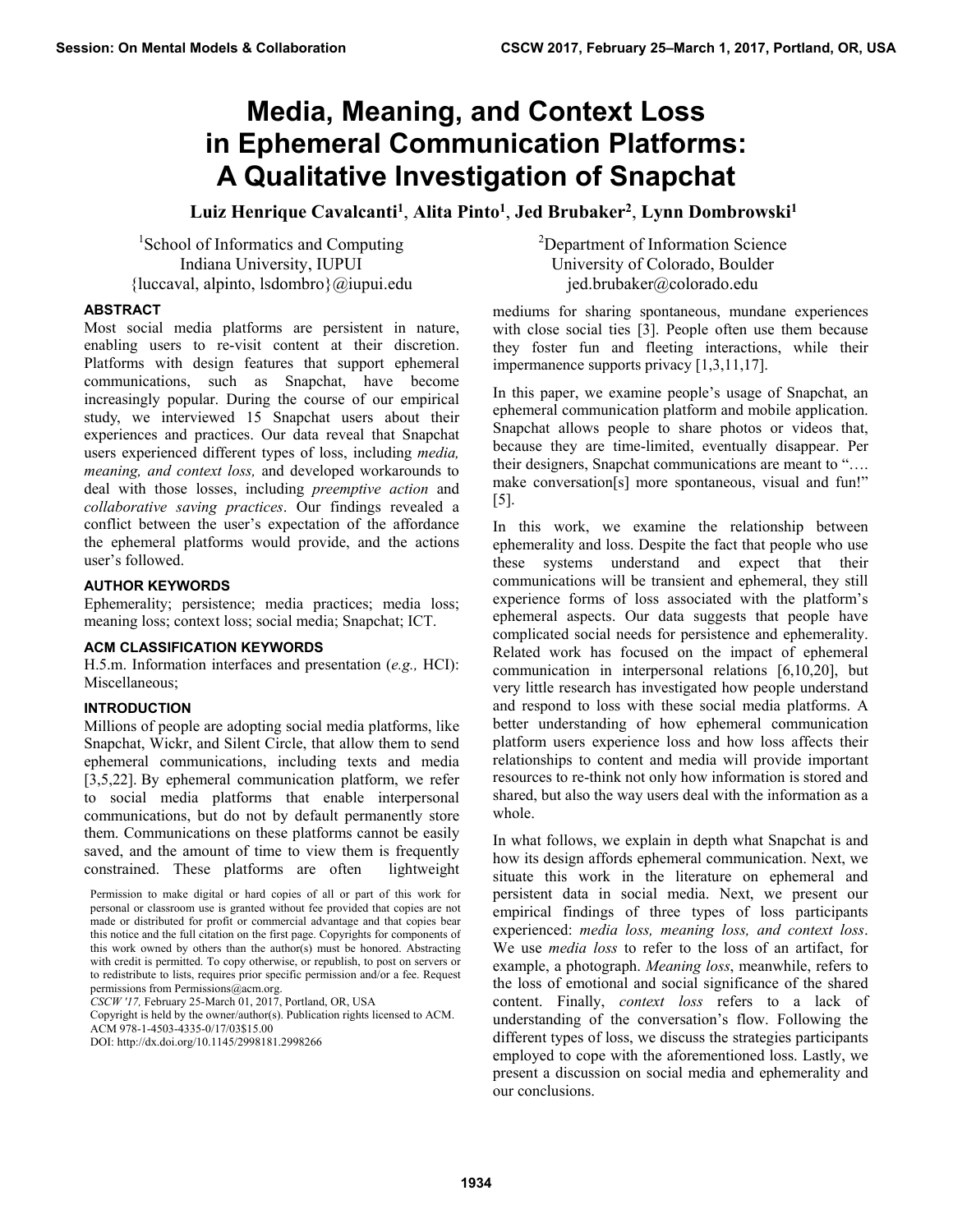# **SNAPCHAT & EPHEMERALITY**

Media and information ephemerality is not a new topic, but has gained attention with a small number of ephemeral communication platforms (*e.g.,* Snapchat, Silent Circle, and Wickr) which have recently grown in popularity [27]. Snapchat, available as a mobile app on iOS and Android, launched in 2011 (under the previous name Pictaboo), [7] and has attracted over 100 million users worldwide [16]. Reaching more than 60% of US smartphone users between the ages of 13 and 34 [22], it has achieved an exceptionally high adoption rate for teenagers and young adults. Often, people use Snapchat to communicate with friends, maintain relationships, provide co-presence by sharing "slices" of their life, and share content that they consider fun or creative [3,27].

Like many messaging applications, Snapchat allows users to send text and media, specifically pictures or videos that can be augmented with text and filters, which are called "snaps."<sup>1</sup> Snapchat's ephemerality distinguishes it from other messaging services; the service does not save media, and limits viewing times for snaps.

In a typical scenario, the user captures a snap or video (limited to 10 seconds) using the application camera, and adds text labels, emoji's or filters before sending it to a particular friend or posting it on their "Story". The receiver is allowed to view the received snap for a limited period of time (up to 10 seconds, defined by the sender) after which the snap is no longer accessible to the receiver.

Snapchat reinforces ephemerality through the design of core features; this is most evident in the exchange of snaps that are only visible for a small amount of time, after which the media is deleted from the devices and no longer viewable [15]. Typically, users take photos or videos using the application, and then specify the number of seconds (up to ten) for which the recipient is allowed to view the content. After this time, the content 'disappears' (*i.e.*, it is no longer accessible via the Snapchat user interface), and the recipient can no longer see it [5,22,27]. Each user can configure their settings to specify a default for the snaps they send, or the view time can be changed when they send an individual snap.

Snapchat allows a user to save photos they take, but this is far from the default behavior. With this application users can press a button to save the picture before sending it, [27], but this button is not part of Snapchat's functionality. Users cannot save or forward snaps they receive through the application. Instead, they have discovered that they can use the device's built in screenshot function to "save"

-

media snaps to the device. This workaround has enabled users to save and forward snaps. In response, and in order to preserve norms around ephemerality, Snapchat now identifies when a recipient takes a screenshot of a snap and alerts the sender.

Despite the design features that support ephemerality, Snapchat has introduced two notable features that enable users to revisit snaps. First, Snapchat released the Stories feature in 2013, allowing users to create a personal sequence of snaps from the last 24 hours that are available to all of a user's contacts. Second, the Replay feature, also released in 2013, allows users to replay the last snap received from a contact [7,22]. Thus, while ephemerality is its main design metaphor, Snapchat's new features support a degree of content persistence.

As ephemeral platforms grow in popularity, it brings new challenges to the design and development of communication platforms that adopt this paradigm. We examined people's experiences and practices with such applications.

Imagine a common use scenario of Snapchat, in which two friends share snaps throughout the week, maybe three or four per day. At some point, one of them tries to remember part of the conversation. He recalls sending a snap to his friend, but cannot remember why, or exactly when. Since neither friend can review or restore the shared content, both might feel a sense of loss and frustration.

This paper investigates how and what types of loss Snapchat users experience, and what strategies they adopt to deal with those losses.

# **EPHEMERAL & PERSISTENT DATA IN SOCIAL MEDIA**

Prior work has highlighted information, data, and communication as always to some degree ephemeral. From face-to-face interactions to paper registers, each medium has a different expected time frame of persistence [4,20]. Over the last 15 years, as the internet has become a common medium for personal expression and communication, we have seen that people's expectation of data persistence greatly increased, where the default offered tends towards saving rather than deleting [20]. Researchers often describe the "networked publics" created by social network sites and social media more generally as having four interrelated key features: persistence, searchability, replicability, and scalability [5]. These four features have fundamentally shaped both the design of social media, as well as its users' expectations.

While there can be a large social benefit to automatic data and information saving [10,12,23], an overabundance of persistent media has led to new risks and problems. Some have argued that the ability to persist data has resulted in a loss of the ability to forget, which is replaced by information-seeking and recovery practices [4,17]. Changes in how much control users have over content is associated with new concerns over access permissions, secure storage,

<sup>&</sup>lt;sup>1</sup> Throughout this paper we use "snap" or "snaps" to refer to the media and "Snapchat" to refer to the application and platform.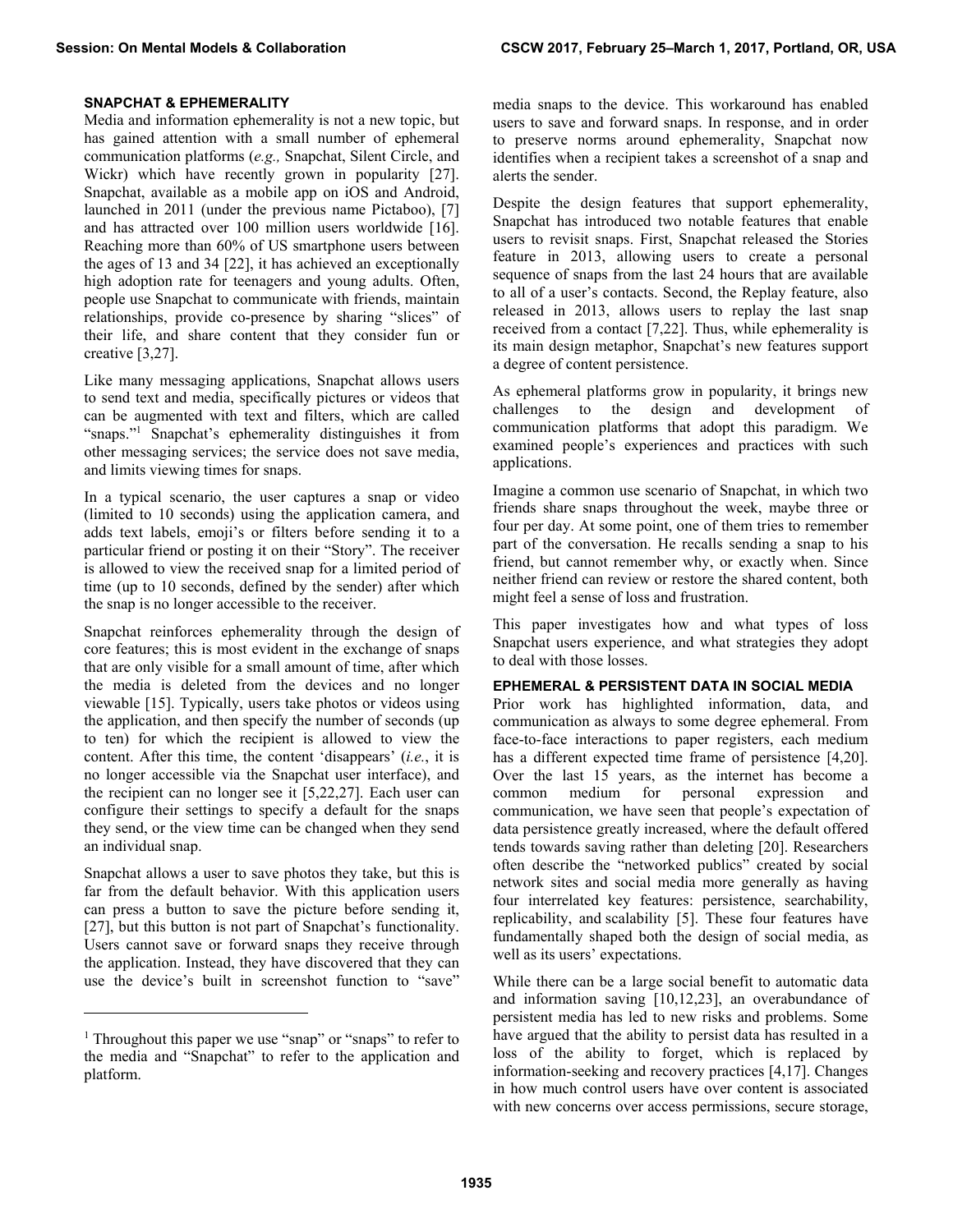and data privacy [4]. An unflattering photo or highlycontextual status update can be misinterpreted and damage a person's reputation. In more extreme cases, persistent data can negatively impact people's job prospects or social lives [13,25]. Further, now tacit assumptions of persistent information have changed the way users approach content; over the years' users have been conditioned to believe that the content on the web will always be there. Users may need to archive and access their growing collections of media, but are unmotivated to invest personal time and effort into manually organizing their collections; they require automated methods for managing these media libraries [10,14].

In response to persistent data's potential risks, a number of services have designed their platforms around ephemeral data. Methods for making data ephemeral vary, including "off the record" chats and expiration dates for shared content. By changing the affordances around persistence (and subsequently other features of networked publics), ephemeral platforms, such as Snapchat, create new relationships to audience, context, and public/private boundaries. The rise of ephemeral communication platforms conflict with our expectations of data access and use. As our ability to collect, store, and process data increases at an unprecedented rate, so does our desire to ask questions about previously held data [21,23,23].

The constraints and new affordances of ephemeral communication platforms have facilitated distinctive sharing practices that emphasize in-the-moment and brief communication [27]. Ephemeral data lends itself to more casual communication practices and the private sharing of content. However, ephemeral data is not entirely impermanent. During the albeit brief interval of time when content can be viewed, it can be duplicated and published [2].

The ability to persist data, even when it is shared via an ephemeral platform, may result in conflicting expectations, such as when a user tries to adapt persistent practices to save and refer back to ephemeral content. Our study of loss investigates how expectations of ephemerality and persistence directly impact how users manage content/media in the ephemeral platform, resulting in experiences of loss and the adoption of strategies to circumvent the ephemerality.

# **METHODS**

The initial methodological challenge for designing this research was that analyzing the shared content itself would be difficult, given the data's ephemerality. Yet, since our primary interest was in gathering insights related to users' experiences with loss of data and their sentiments towards it, we designed an exploratory qualitative study based on semi-structured interviews with the participants. Prior to conducting the interviews, researchers drafted and piloted the interview protocol with open-ended questions related to the participants' experiences of data loss.

College students and young professionals in the Indianapolis area from the age range 18 to 31 (M: 23.3y; SD: 2.75) were recruited via social media and phone. Three researchers conducted these interviews with 15 people (8 women; 7 men) that actively used Snapchat over the course of two weeks in December 2015. Participants in this study had been using Snapchat for as little as two months to as long as three and a half years (M: 1.25y; SD: 0.94).

We followed a semi-structured interview protocol, with emphasis on gathering insight related to participants' ephemeral social media practices and their experiences related to loss, which are discussed in depth in the data analysis section to follow. Questions such as, *what do you think of communication platforms that delete your data after some period of time (examples: Snapchat, Wickr, Silent Circle, etc.)? What are your thoughts on losing data in general? What are your thoughts on not having control over what data is lost or saved?* gave us insight into the participants' practices and perceptions of ephemeral platforms. Questions such as, *are there types of media data that are more important or valuable to you*? helped categorize the data into three distinct categories that we describe in the data analysis section of the paper. Directed follow-up questions such as, *do you think it is important or useful for the data to be recoverable? Why or why not?* highlighted the contradiction in participants' practice and their sentiments towards ephemeral communication platforms.

We transcribed the recorded conversations for deeper analysis of the gathered data. Then, two of the authors conducted open-coding on the transcribed interviews. During weekly meetings with the research team, they discussed emergent themes and insights, which included participants' Snapchat practices, interactions, strategies, and the complex relationship of when participants engaged in practices to engender more ephemeral or persistent media experiences. Our initial codes focused on the types of loss described by our participants, and subsequent coding and memoing helped distinguish the relationship between the types of loss described and strategies for addressing or preempting actual or potential loss.

# **MEDIA, MEANING, AND CONTEXT LOSS**

There are many reasons why people use ephemeral media applications in their day-to-day activities (*e.g.,* desire for private conversations; the fun and fleeting interactions ephemeral platforms provide) [3,4,11]. People tend to use multiple social media platforms, and our data indicates there are conflicting norms and expectations across these platforms. We found that even though people expect media and communication on platforms like Snapchat to be fleeting, nonpermanent, or ephemeral, people still sometimes want to save and recover certain media.

In this section, we look at three types of loss experienced by participants: *media, meaning, and context loss*. We use *media loss* to refer to the loss of an artifact, such as a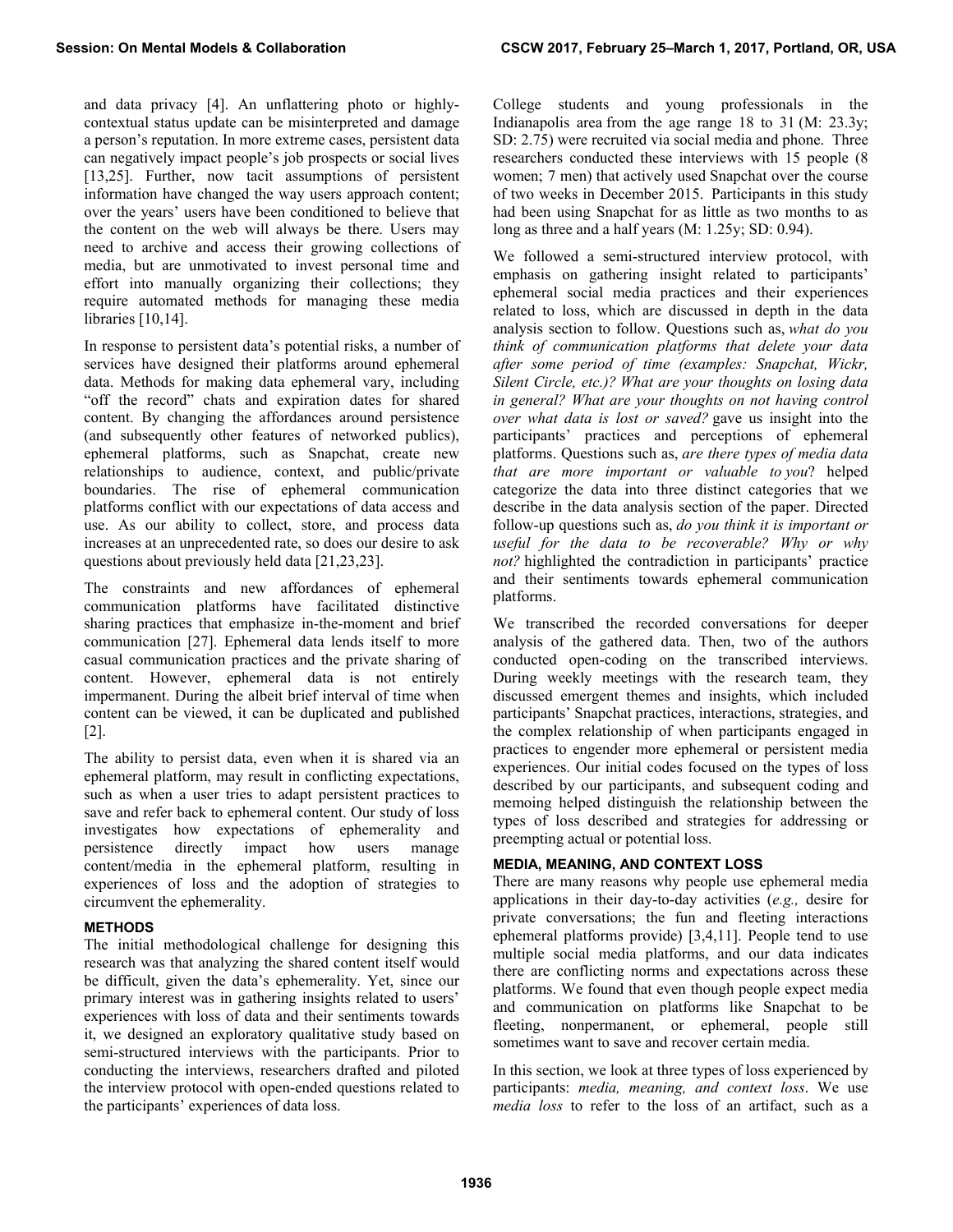photograph. *Meaning loss*, meanwhile, refers to the loss of emotional and social significance of shared content. Finally, *context loss* refers to a lack of understanding of the conversation's flow. We then discuss the strategies participants employed to deal with the losses.

## **Media Loss**

All of our participants experienced *media loss,* the loss of an artifact, while using Snapchat—after all, loss is a feature of the platform. However, in our analysis we focused on scenarios in which participants reported surprise, frustration, and/or regret with media loss. This form of media loss was common—both when sending and receiving snaps—which may reflect prevailing norms across other social media platforms, where media is automatically saved [4,12,20].

Participants certainly understood that the media sent and received would be lost, however, that did not preclude them from experiencing a sense of loss. One major reason is that while Snapchat is premised on loss, that loss is not guaranteed. Previous work has discussed the practice of taking screenshots to save snaps [5,11,27]. When discussing media loss, our participants focused on the snaps' view time as a core component of producing more ephemeral or persistent media experiences. Snaps have a customizable view time for the recipient (*i.e.,* one to ten seconds), after which the snap is no longer viewable. When the view time is short, it can be purposefully challenging to "save" a snap with the mobile device's screen shot feature:

*My friend and I try to send the most unflattering selfies and I have pretty great ones that I could have used later but it disappeared too quickly [two seconds] and I couldn't get them. - Alexia, 22* 

Rather than attributing these losses to the platform, participants often talked about the sender's choices in terms of view time and their own inability to take a screenshot within the allocated time. This was especially pointed when participants discussed risqué photos, for which users intentionally severely constrained view time to discourage attempts at saving:

*Some people know that you will take a screenshot of the snap so they make the timer so fast that you can't take one. - Steve, 23* 

Since users control the ephemerality of the platform by reaching a common understanding with people before capturing a snap, the control over when and how a snap is ephemeral is shared across individuals. In these cases, the interpersonal relationship shapes the expectations around ephemerality. As individuals respond to each other, they codevelop norms about how and how long to share media to foster different types of media experiences.

Loss was not limited to the snaps our participants received. Participants also discussed losing media they sent. Snapchat allows users to save a snap they are about to send, but only by toggling to save before posting each snap. Given the speed at which people send and reply to snaps, almost all participants complained about forgetting to save their own snaps.

*Sometimes I send out my snaps too quickly, and after I send it I think 'Damn! that was a good photo; I should have saved it. - Felix, 21* 

Frequently, participants realized too late that the media they wanted to share was not available because they did not save it. In 2013, Snapchat introduced the Replay feature to partially address media loss. The Replay feature only applied to the most recent snap received, and people could not review older snaps. If a user received several snaps in quick succession, only the most recently received snap could be replayed. Another point to note here is that the Replay feature does not work for snaps sent by the user. While this may help in slower conversations, often the speed and quantity of snaps sent, as Felix described, renders the Replay feature ineffective.

Participants' expectations of persistence and ephemerality evolved throughout the course of each interview. Participants were accustomed to more persistence in media management, since this has been the prevailing norm, and expressed dissatisfaction with their inability to save or recover media in Snapchat. Ronaldo, for instance, when asked what he liked about Snapchat, initially highlighted the content's ephemerality.

*I like the fact that I can text people and it doesn't save the conversation. It [Snapchat] gets rid of it and others [i.e., other platforms] don't. - Ronaldo, 26* 

Later on during the interview, though, when asked about his experience on the platform, he expressed negative emotions about media loss, revealing a desire for both ephemeral and persistent media.

*It happens quite a lot [not saving a snap]. I feel bad when I lose it. - Ronaldo, 26* 

Ronaldo's desire for both ephemerality and persistence exemplifies many of our participants, and harkens to the complex social needs people have around their use of information and communications technology (ICTs). People have conflicting expectations of Snapchat in use, even though they understand that it is an ephemeral platform and use it for that reason. These expectations stem from people's need to emotionally and socially connect with each other. In the following sections, we detail the emotional and social significance of the snaps as we discuss how and under what contexts participants experienced meaning loss.

### **Meaning Loss**

While media loss, such as an unsaved photograph in Snapchat, invokes users' conflicting desires for persistence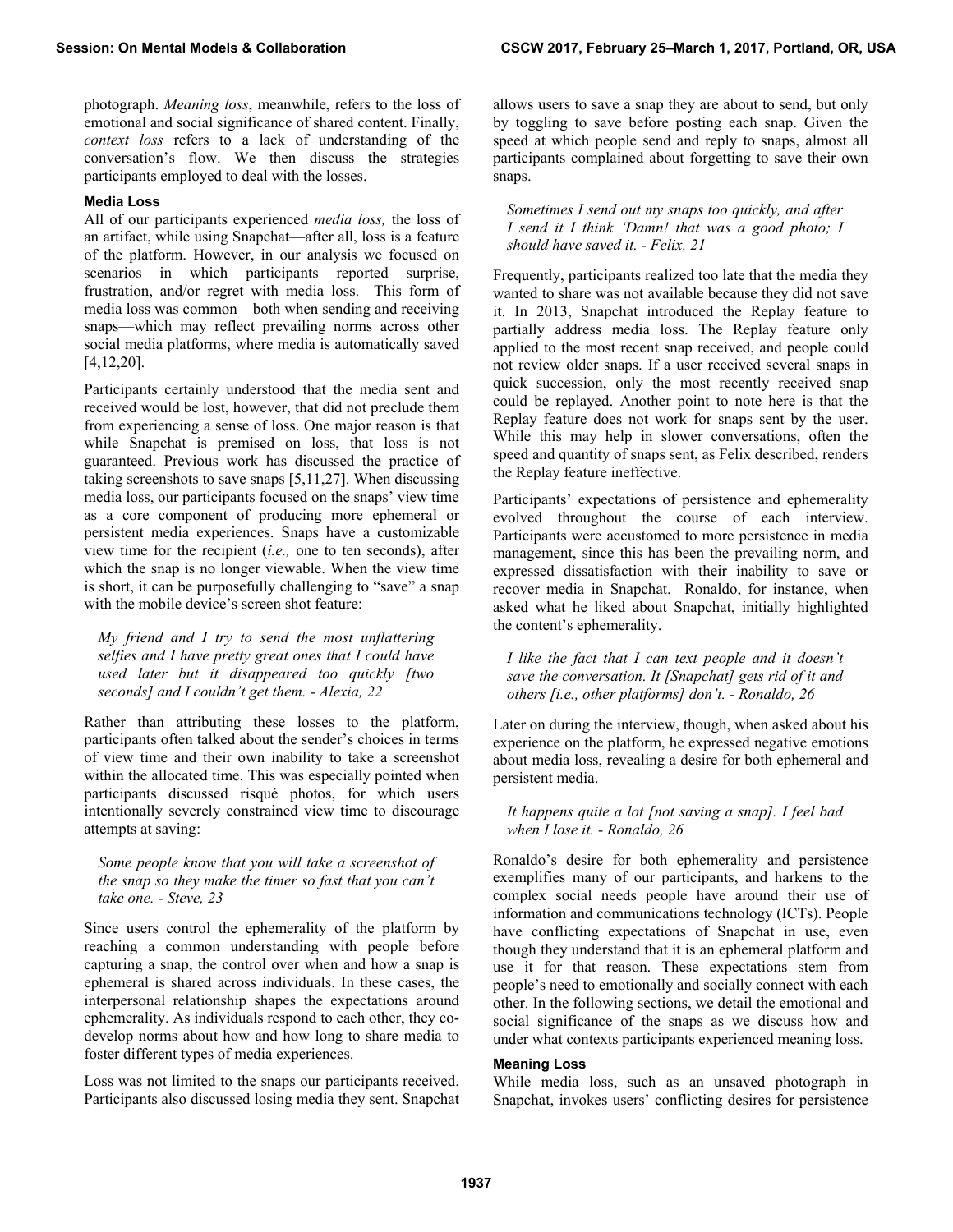and ephemerality in a social media context, the loss often extends beyond issues of raw data and media management. Here, we focus on the loss of emotional and social significance of the content sent over Snapchat, and the subsequent *meaning loss* that accompanies media loss.

Prior work has highlighted the social and emotional significance that platforms like Snapchat foster. Bayer *et al.* found that people typically shared mundane content with their strong ties to "provide a window into each other's daily lives" via Snapchat [3]. Similarly, *Chen et al* established that constant sharing of content on social media brought people together and strengthened feelings of closeness and connectedness [28]. In the following section, we highlight two aspects of meaning loss: emotional significance, which we define as content that evokes emotions, such as joy, to help build and foster existing relationships, and social significance, which we define as shared content between individuals to reinforce existing relationships by experiencing the same moment together.

## *Emotional Significance*

Since a snap captures a shared experience, revisiting a snap helps people reminisce moments they have shared. Thus, media and meaning loss are closely connected, since losing media could possibly mean losing out on the ability to revisit its meaning. Alexia, for example, explained how media was a great way to cherish memories.

*Few weeks ago I was scrolling way past when I had taken pictures, Snapchats I had saved since I got my phone and they were stupid pictures but I was glad that I had saved them because it reminded me of good times. I'm a sentimental person and that applies to technology too. - Alexia, 22* 

Alexa shows emotions of happiness when she revisits snaps that remind her of good times. Participants followed practices such as revisiting previously sent snaps to orient towards remembering the past. However, there is a conflict between the Snapchat's affordance of ephemerality and the expectation of persistence of the content. The tension around this affordance brings to the forefront the need to design systems that take into consideration the emotional significance of the content before subjecting it to ephemerality. To meet their emotional and social needs while using ephemeral platforms, participants incorporated workarounds to hold on to their memories; this is discussed in detail in the strategies section.

#### *Social Significance*

 Snaps and other content-sharing often reinforce existing relationships by allowing people to "experience the moment together" [3], which we also found to be true with our participants.

*[In] most of the snaps… there's definitely something meaningful, it means that a friend is thinking of you at a particular moment. - Elena, 22* 

While people commented that they often enjoyed communicating via Snapchat, sometimes the quick, rapid communication practices meant they missed out on "sharing a moment" with their social ties. They sometimes did not notice a snap until long after "the moment" had passed. However, with the increasing use of ephemeral communication platforms, the social norms co-evolve with people's expectations as participant Pooja described.

*I used to feel like I have to respond as soon as someone sends me a snap but now since snap chatting has become so regular with my friends it does not matter that much. They want to share stuff with me and I don't have to respond to everything they ever send. If we ever have a phone conversation, I'm sure it will come up again. But in the application my response rate has gone down as I've gotten more comfortable using it. And my friends and I have developed an unsaid code of use. They don't respond to every Snapchat I send them. I don't want them to. I send them really mundane everyday stuff so I don't expect them to respond. - Pooja, 23* 

Everyday interactions like Pooja's back-and-forth snaps with friends can reinforce relationships; as a result, participants lamented the inability to share certain content with others. Our participants appeared to see Snapchat as trivial, funny, and silly, but found themselves missing out on the potentially deeper interactions due to the platform's inability to allow further sharing. The expectation of persistence that can insert itself into decidedly ephemeral spaces and the way it is used results in loss of meaningful social connection. As people do not necessarily view received snaps immediately, the time difference between when a snap is received and viewed potentially increases the loss of social connections.

#### *Meaning making and meaning loss*

Meaning loss can also occur independent of media loss, when the snaps are still available (through the use of the Replay feature, or because it has not yet been viewed). It is still possible to experience loss in the meaning of the content, as a consequence of changes in significance. The significance is often personal and time sensitive to each user, and can impact the meaning-making process. In addition, meaning-making occurs in more than just a specific snap; it can occur in relationship to streams of snaps sent and/or received. Jennifer, for example, used snaps to keep her friends aware of her anticipation and plans surrounding an upcoming visit to her country of origin:

*Starting last week, I have been giving people a glimpse of how much time [there is] until I go visit home [foreign country], you know, every other day I have been like, Ok, two more weeks". - Jennifer, 22*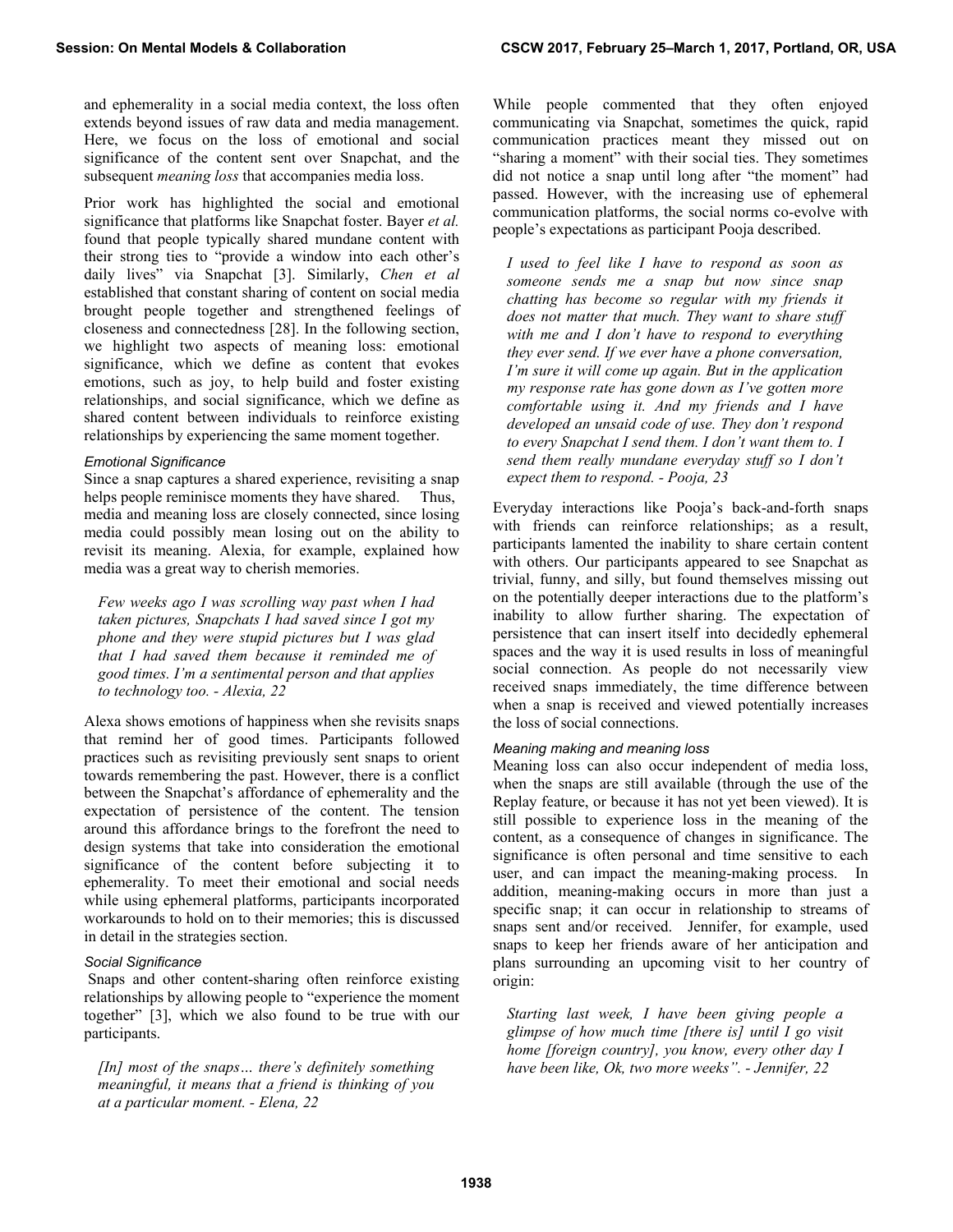The importance of streams of snaps, however, highlights some of the unique challenges in interpreting meaning across pieces of snaps. Streams of content present in snaps often provide more texture and details; our interviews revealed that meaning in individual snaps can become undecipherable if there is a delay in the time the snap is sent and the time it is received. A snap that is sent two days ago, holds varying levels of significance to the receiver, possibly reducing the meaning held by the snap than if it was viewed immediately (*e.g.,* A snap sent by a friend while attending a concert can trigger varying levels of meaning if seen during the concert as opposed to the next day.) Often, interpretations of social and emotional significance relate to specific moments.

*I mean there is a sense like, my perspective kinda shifts, I mean it doesn't always mean that to the other person. - Elena, 22* 

Such scenarios demonstrate both the complexity of managing communication in ephemeral platforms, as well as the meaning-making practices around snaps. The ephemerality of snaps on Snapchat restructures the potential meaning of the snaps' content, which can include meaning loss, even when the snap itself and the context are still available, but the snap's significance and meaning is lost. The loss of meaning can be noted when our participants deleted their older snaps, or when it automatically disappeared during normal Snapchat use. Said another way, the content lost its significance with the passage of time. In some cases, participants experienced meaning loss as well as loss of context.

Next, we discuss in detail how asynchronous usage disrupts the stream of snaps sent or received, leading to an incoherent understanding of the messages in different moments and a third loss type termed "context loss."

#### **Context Loss**

Every participant we talked to mentioned that they frequently lost track of a Snapchat conversation's situated flow, which we define as *context loss*. While the assumption of ephemerality is a major reason to adopt Snapchat [3, 17, 27], the lack of message history presents a challenge when trying to situate the latest snap into a broader conversational context. Some participants described feeling responsible for remembering prior messages, while others did not expect replies or feel pressured to reply.

*Sometimes I forget what I said because once you send something you cannot review what you sent. - Felix, 21* 

*I don't have many friends on Snapchat so I don't feel pressured to respond quickly, I can take my time. - Ana, 25* 

However, other participants said that the fact that messages disappear prompts them to quickly respond to snaps (and wait for a response) to avoid context loss in a conversation.

*One of the reasons I use Snapchat is that I get a response faster because when they receive the message, they must reply back or they will forget what it was about. - Ronaldo, 26* 

To sustain a conversation, and thus maintain context, some participants would instantaneously reply. Yet, a time delay between when a snap was sent by the sender and responded to by the receiver, meant that users that sent the snaps lost track of the previous snaps they had sent.

*There have been times when I have sent something to somebody and they didn't check it for three hours and after several hours when they responded I had no idea what the question was! - Kim, 31* 

Many participants also stated that it was easier to recover meaning when the previous content was a photo snap, rather than text-based Snapchat messages.

*Pictures and videos not staying is fine [easier to remember] but messaging… If you want to go back [remember], you can't. - Ana, 25* 

In either case of using text-only or photo-based snaps, participants reported difficultly in tracking a conversation's flow, including messages sent and received, making long asynchronous communication challenging.

*It's really annoying. It's really frustrating. Like if you add someone and send something, they reply 'Oh, they have read it', you tend to forget what you said because you were busy doing something at the moment. - Natasha, 22* 

The inability to remember what was previously said, even by the snap's sender, was a regular and frustrating experience reported by almost all participants. For participants, this lack of context was a key reason why they shared less relevant content on Snapchat.

*I think, if in a conversation there were important details that I needed to remember I would write them down or probably send stuff through text instead of snap. - Kim, 31* 

*If it is really important, I want them to call me. - James, 24* 

Previous research suggests that Snapchat does not provide a cohesive way to maintain asynchronous communication, or to recover coherent and meaningful context or content [11,27]. Our investigation revealed that the participants understand these limitations and perceive Snapchat as a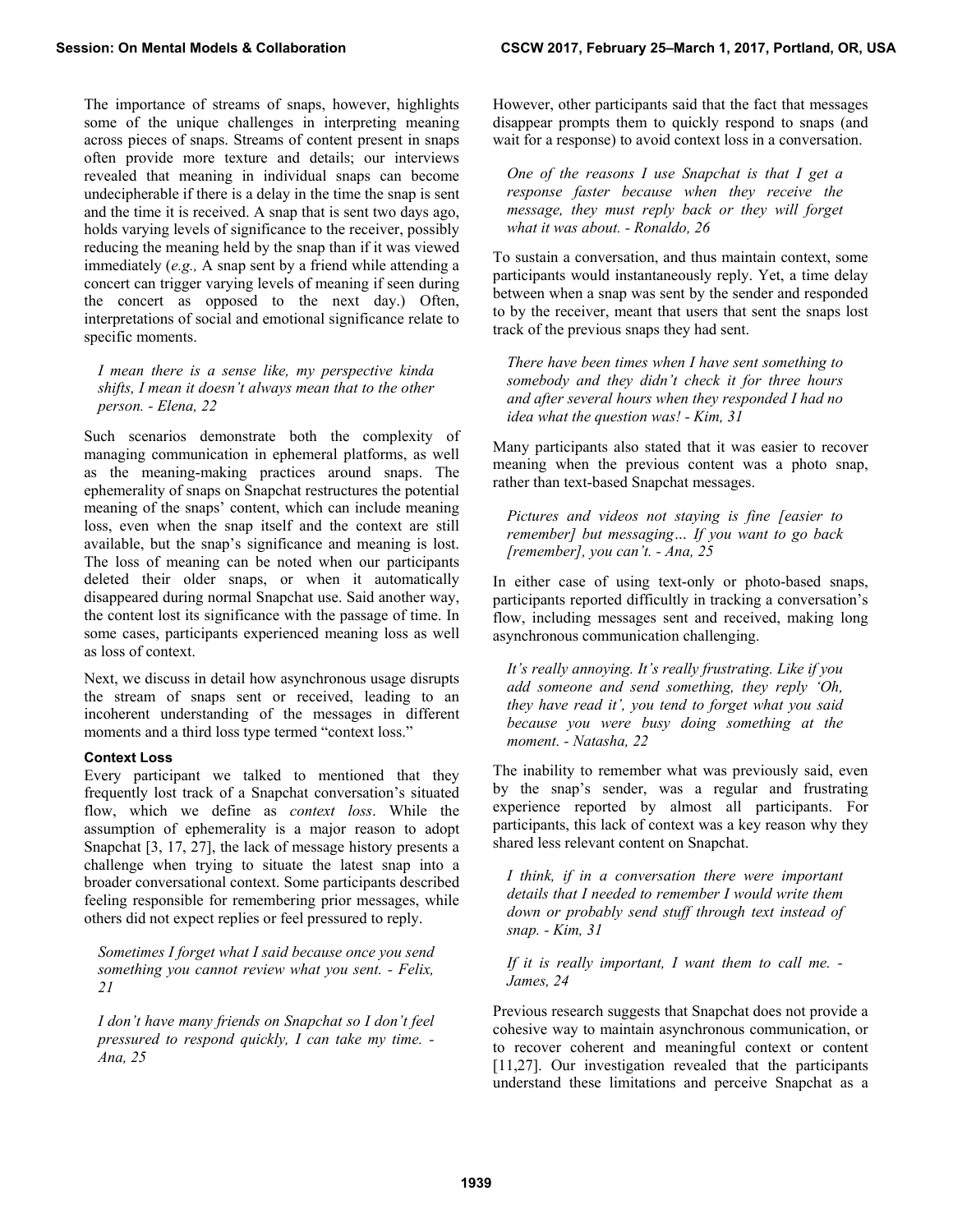platform for casual communication evident from sentiments displayed by several of our participants.

*It's kind of fun, kind of stupid. It is like texting but more fun and silly. - Alexia, 22*

The participants adopted the platform to maintain a more spontaneous and carefree form of expression, while adopting persistent platforms to exchange more significant content.

Another factor in context loss is the sheer volume and different types of dialogue adopted by people while using the service. For example, while some Snapchat stories evoke a consistent narrative, many snap stories are often uncorrelated and lack an explicit, or readily discernable, relation between each snap.

*I started creating a lot of [Snapchat] stories, until people commented on how dope my snaps stories were. But I continued using it. - Steve, 23* 

All of our participants talked about context loss that restricted them from using snaps for prolonged conversations. The lack of conversational history and sheer volume of snaps were the most common reasons articulated for not using snaps as a primary form of communication for asynchronous or long conversations. To cope, participants often replied quickly and limited the content they sent via snaps to bolster conversational continuity.

The different types of loss experienced by the participants lead them to adopt different strategies and workarounds to recover and recollect information. In the next section, we present the strategies that we mapped during the interviews, and relate them to the kinds of loss participants experienced.

# **STRATEGIES FOR DEALING WITH EPHEMERALITY**

Given the challenges of ephemerality – from the loss of content to maintaining a coherent conversation – over half (N=9) of our participants described strategies they had developed to compensate for Snapchat's designed limitations. During our analysis, we identified two key types of strategies used by the participants to prevent loss: *preemptive actions* and *collaborative saving practices*. The first type includes actions taken individually to preemptively save data and prevent loss. These include avoidance of sharing critical content, screenshot capture, adoption of third party applications that save data, saving every picture sent and received, and so on. The second type of strategy focuses on collaborating with another person to determine how to prevent data loss, which includes negotiation prior to taking a screenshot, switching platforms, relying on other people to save snaps, and so on. In this section, we will discuss each strategy and highlight how individuals deal with media, meaning, and context loss. The adoption of these strategies reveal that users are aware of loss, even when they intentionally adopt ephemeral platforms designed to erase content.

# **Preemptive Action**

We define *preemptive action* as actions actively taken by participants to prevent all instances of loss (media, meaning and context) at an individual level. In a first attempt to prevent media loss, participants refrain from sending important content via Snapchat. Instead, they assume that content shared over Snapchat should be typically lightweight and in-the-moment.

*It's like quick images rather than scram [something critical], it is more like entertaining. Is more like quantity over quality. - Adrián, 25* 

As we discussed previously, significance and meaning of media changes over time between participants, which can make this strategy ineffective. For instance, you may consider a snap sent to a friend insignificant, but it can be emotionally relevant to them, prompting them to save it. To address these scenarios, some users adopted multiple platforms, sharing more emotionally significant content on persistent rather than ephemeral platforms.

Once again, though, the relativity in meaning between users seems to be a problem even when adopting different platforms. It is impossible to be sure of the significance of the content shared to other users, thus making it necessary to adopt strategies to prevent loss on Snapchat. Users state that the most common strategy to prevent media loss was to capture screenshots of snaps sent or received. For example, Alexia, saved "pretty" snaps her boyfriend sent by taking screenshots.

*The other day my boyfriend who lives in Colorado sent me a picture of the mountains, it was all snowy and pretty so I screen-shotted it. Whenever they are pictures that I don't want to disappear, I save them. - Alexia, 22* 

As our account of meaning loss would predict, saving snaps for sentimental reasons was very common, especially between family members. For example, Kim saved snaps that her daughter sent to her.

*The snaps my daughter sends me I screenshot those. … I am looking at the pictures right now and it had pictures of my daughter playing basketball, random pictures of resume, pictures of my computer so that I could text them to somebody. - Kim, 31* 

Participants also saved snaps using screenshots when they wanted to avoid losing humorous or amusing content.

*If I am going to save a snap is probably because is a good picture and I want to keep it or something that is really funny, or something that is nice to blackmail later. - James, 24*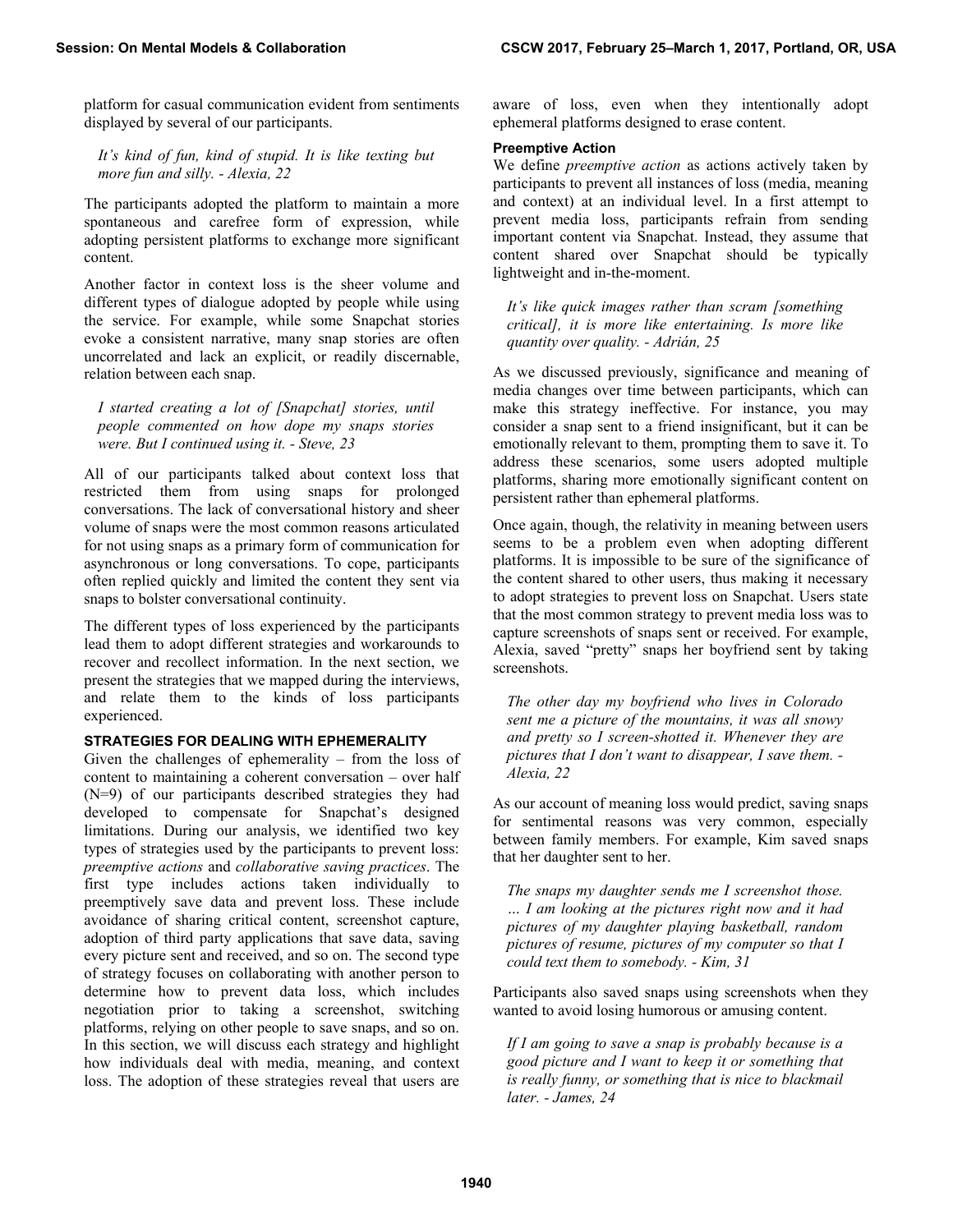Even though Snapchat is broadly recognized as an application for lightweight interactions, participants said that they use it, when necessary, as a faster way to send significant information, such as phone numbers, addresses, appointment set-ups, and so on.

*Sometimes I only have their Snapchat contact info, so my primary communication modality is Snapchat. So, sometimes, they give me their number. - Felix, 21* 

Additionally, our participants revealed that they exchanged sensitive content over the platform, such as intimate snaps, personal feelings, information related to their children, license plate numbers, details related to their house, and so on.

To prevent the loss of such critical information, participants were prepared in advance to take screenshots. Snapchat's developers were aware that screenshot capture would be one of the strategies employed to save content. Since it was not possible to avoid this practice, the developers built in a feature that notified the sender when the receiver took a screenshot. As a strategy to circumvent this, some users resorted to third party applications that discretely saved media without notifying the sender. None of the participants we interviewed admitted to using such applications, but they were aware of them.

*I just take a screenshot on my phone. I've never used one of those apps that do that thing. They have an app where you can secretly save the photos whereas if you screenshot the Snapchat, the other person gets a notification saying you screenshot it. - Felix, 21* 

Felix felt that using a third party application to capture snaps was similar to stalking somebody, therefore he refrained from using such applications.

*I only use the screenshot. I don't have the other app [third party application]. If I'm going to steal something I am going to let them know I stole it. - Felix, 21* 

Snapchat privacy policy admits that such practices are prevalent, but it takes no responsibility or liability, declining to prevent users from saving media through screenshots or third party applications [22]. Such a policy reflects the users' vulnerability, since the responsibility falls on individuals to control their media content. Our interviews reveal that taking a screenshot without the consent of the sender is not well received by most users. This seems to indicate that ephemeral platform users not only typically suffer loss events, but that there is a new set of rules and norms for managing ephemeral media and reinforcing trust between users.

*Usually, [it is] just a trust thing. There are some people who don't believe me, but I'm like you can come look at my phone and I'll prove it to you. I'd*  *probably take a screenshot of my recent photos and send that to them, because it wouldn't be there. – James, 24* 

Finally, in an attempt to completely avoid loss, a few participants adopted a strategy in which they saved every picture sent or received, in effect counteracting the purpose of an ephemeral platform. In this strategy, the user don`t differ any media or the meaning it holds, just saving everything. For example, when Adrián was asked if she saved snaps, she said that she saved each and every snap sent or received on Snapchat to avoid loss and therefore possible regret.

*Yeah, all of the time, I usually save all the photos and videos. - Adrián, 25* 

However, this was not a common strategy employed. In most cases, the adoption of a specific strategy to prevent loss was based on the individual expectation of the snap`s significance, subject to change over time. Participants adopting these strategies usually re-visit their saved content a small number of times, usually to remember what is stored or during special occasions, such as birthdays.

*If it's someone's birthday, I collect all the embarrassing pictures of them from the last year and then expose them. - Alexa, 22* 

Thus, even though saving a snap may start out as a casual and seemingly insignificant form of communication, with the passage of time its sentimental value and meaning can increase or decrease. A snap considered insignificant can be missed in the future while a saved snap can lose meaning and therefore deleted later.

On the surface, saving snaps may be seen as contradictory to the platform's ephemeral nature, but, as digital media affordances suggest them to be persistent, people are still looking for ways to accomplish this persistence. Saving snaps is one of the only ways Snapchat users can access their content after the moment has passed. This conflicted affordances and co-evolving social norms may lead to unclear expectations of an ephemeral platform.

Given the variability of significance and expectation a snap holds for users, preemptive strategies alone are insufficient to cover every aspect of loss, even with the adoption of additional applications to support saving content. As ephemeral platforms presented new interpersonal rules and etiquettes regarding media, we found users too adopted collaborative saving practices as an additional strategy to prevent loss, as described in the next section.

# **Collaborative Saving Practices**

In our interviews, we identified that our participants are accustomed to adopting collaborative practices as a second way to prevent loss. We define people's collaborative practices of coordinating and deciding on loss prevention techniques as *collaborative saving practices*. These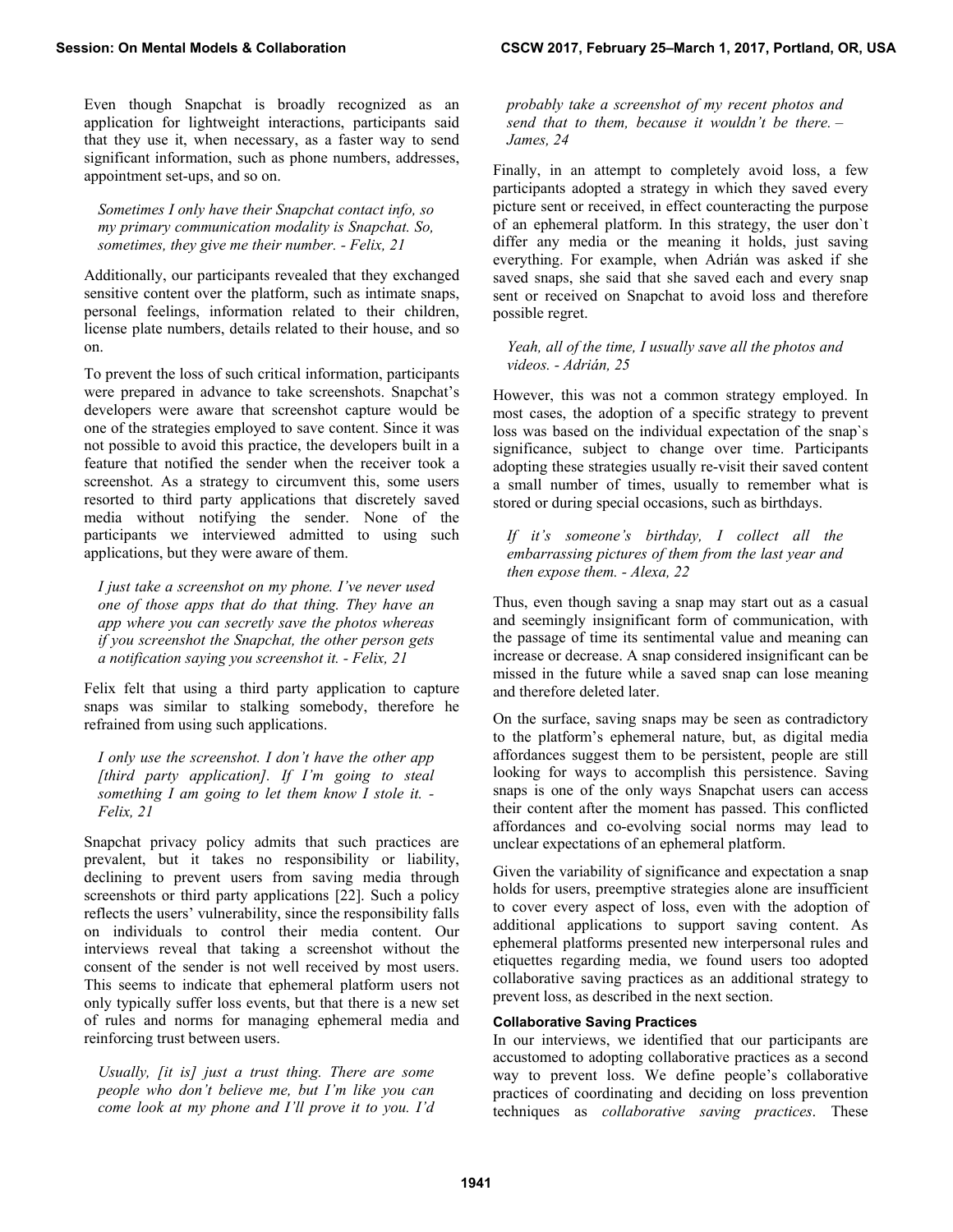practices are subdivided into *seeking permission* to prevent loss, *choosing alternate platforms* with more built in persistence*,* and *collaborative saving* of media.

#### *Seeking Permission*

Adopting individual strategies for saving snaps with screenshots can be considered "bad manners," as it violates the shared expectation of ephemerality. Therefore, some participants consult with the other party to seek permission before taking a screenshot, especially in instances of *sexting*—creating, sharing, and/or forwarding sexually suggestive nude or nearly nude snaps [13,15]. Participants use their personal judgment to determine how acceptable it is to save a snap in a given scenario. Since sexting comprises an intimate exchange of snaps, participants usually ask for permission before saving the snap.; rarely will the screenshot be taken before the permission is granted, as seen in Felix's case, when a screenshot was captured without previous consent, the receiver informed the sender and asked if it was acceptable to save the snap.

*I always ask before I screenshot it. Or if it was a surprise picture, I'll screenshot it immediately and then ask if that was ok. - Felix, 21* 

There are no set rules or guidelines that define situations in which a participant should seek permission; on the contrary, this decision is subjective and based on the participant's personal opinion.

### *Choosing Alternate Platforms*

Another way we observed our participants saving context and media was by switching to persistent platforms, such as SMS, Facebook Messenger, or WhatsApp, to continue chatting. As opposed to the preemptive strategy to use multiple platforms, which is an individual decision, here both or multiple users decided together that the information being shared was too important for an ephemeral platform and that they should move to a persistent communication channel. Usually, this happened when they exchanged critical information (*e.g.,* address of a specific location, passport information, SSN details, contact information, and so on) or needed to keep track of the conversation content (*e.g.*, conversation around work, travel plans, and so on).

*If you come back to Snapchat after two or three hours or at the end of the day, it is hard to remember what was said. So, that's why my friends and I have decided that if the message is more than just a comment, a real conversation that is back and forth then we should just move it to text messages because Snapchat does not support the context. Like, they say "Okay, cool" and at the end of the day I have no idea why they are saying okay cool in Snapchat. - Pooja, 23* 

This is a similar practice to a call or conference call in which the participants decide to discuss some topic over email so they can revisit and recover the content. This strategy reveals that users may have adopted the use of Snapchat without a clear or well-defined vision of their communication goals. When they noticed that the ephemeral platform was inadequate to their conversation, they would switch back to other platforms to accomplish their task.

## *Collaborative Saving*

In a subtler interaction for saving content, participants relied on rules that were implicit between specific friends (or groups of friends). For instance, a user who knew her mother saved every snap sent to her felt no need to save any of their shared content. In the absence of this implied understanding, some participants relied on requests to their friends to take screenshots.

*Yeah, that's kind of annoying, so you either ask the person if they saved the picture before sending a Snapchat or then you just don't have it. - Natasha, 22* 

*I try to not post or send anything that is important or something that can easily be lost, but in case I do, I ask people to send it back to me. - Jennifer, 22* 

Our findings suggest that participants adopted additional collaborative practice rules to prevent loss. While participants adopted preemptive strategies at an individual level, they also established social rules and practices as a way to save their content and context. If they could not adopt a preemptive measure, this social agreement would allow them to recover from the potential event of loss. These adopted strategies are contradictory to the ephemeral platforms primary function i.e. to erase content. In instances where participants share lightweight and disposable media, users expect their ties to save content and help them recover it.

Loss seems to be both a consequence of imported expectations from persistent platforms, as well as a lack of clear expectations about the available uses of the ephemeral platform. To prevent loss, participants adopted different strategies at individual and collaborative levels. These strategies helped users leverage ephemeral platforms such as Snapchat in their daily lives with a reduced occurrence of loss.

# **DISCUSSION**

Even though users of platforms like Snapchat intentionally engage these platforms knowing that their content is ephemeral, they still report regrettable losses. This experience might seem counterintuitive, and we certainly saw inconsistencies in our data between participants' described need for ephemerality and their actual reported practices. These inconsistencies highlight people's complicated social needs and desires for persistence and ephemerality that are often contextualized and shifting from moment to moment. Based on our findings, we identified two key areas of discussion that can lead to future design opportunities. First, the unclear norms surrounding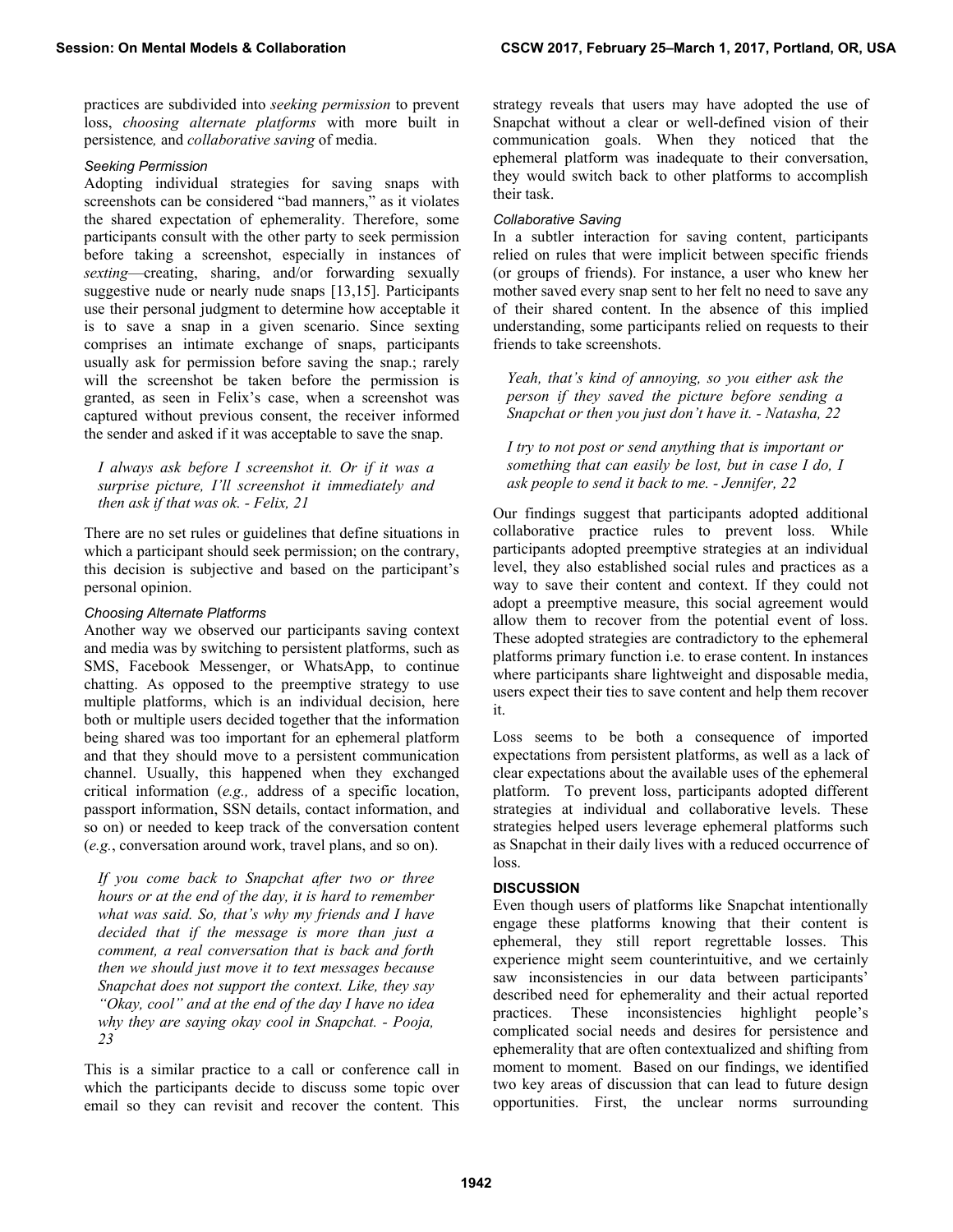ephemerality and, second, different ways to work this ephemerality with base on the media itself or the situation of use.

# **Developing Norms for Ephemerality**

An open question, however, is *what* users consider to be ephemeral. Snaps sent on Snapchat may be ephemeral, but photos (the media itself) are not. Photos, and other media artifacts that are sent across multiple platforms, may still be considered in terms of persistence.

While expectations around Snapchat as an ephemeral platform were clear across our participants, norms[26] around the impact and role of ephemerality within their use are clearly still developing. The experiences of loss may be the byproduct of a default norm of persistence that users carry with them from other platforms and interactions.

In some cases, it seems clear that our participants simply wanted to capture fleeting moments, which is not entirely surprising. We have all had moments when we wished we had had a camera, or when we wished we could remember a conversation [9]. Most communication is ephemeral (*e.g.*, in-person, over the phone, video chats, and so on). However, even if ephemerality is actually more common than persistence, the reactions of our participants to loss highlights the dominant expectations around persistence with digital content.

# **Working with Ephemerality**

Despite the cause of the loss, we noted users developed workarounds to deal with ephemerality and developed new strategies for saving, along the same lines as new online sharing practices were developed on persistent platforms. These practices highlight a design space for ephemerality with nuanced social needs in which neither absolute persistence nor absolute ephemerality is desired. Based on our data, we argue for a deeper consideration of how to enable people to *perform ephemerality* in their communication practices, and to make possible to be ephemeral in a persistent world, when desired. We focus on two areas: *media ephemerality,* the emergent practices that develop in response to how systems represent ephemerality; and *situational ephemerality,* the potential for enabling situated enactments of ephemerality.

# *Media ephemerality*

We use *media ephemerality* to describe how the transitory nature of content is represented in services like Snapchat. While scholarship has already advocated for forms of ephemerality [19], we start with this design area to emphasize the importance of continued and diverse explorations. The playful interactions that users have developed around the way in which Snapchat designed loss (*e.g.*, intentionally taking a screenshot as a way of communicating to the sender that you are saving their Snap) evidence the potential of new representations within the media and platforms themselves. We find this a exciting site of design opportunities, particularly because of unexpected re-appropriation by users. For example, Xu [27] describes the taking of screenshots as "selective saving," a form of saving that circumvents ephemerality, while still preserving it as a social norm of the platform. However, ephemerality can be represented to users in a variety of ways. For example, posts and representations could appear to decay overtime with use, fading like an old paper photograph every time a person encounters that particular media [8].

# *Situational ephemerality*

The ephemerality of content can also be designed to leverage and support different social, physical, and temporal contexts, which we call *situational ephemerality.* Mobile applications could be aware of the these different contexts in which ephemeral conversations are taking place to provide further controls for ephemerality. For example, if a system knows a user will always try to screenshot photos, the system could recommend to other users that they shorten view times. Doing so would still enable the same core features and experiences, but may help individuals make more informed decisions by providing them with additional insight into how their expected ephemeral experiences might be impacted.

Another way ephemeral communication platforms could be situationally aware would be to focus on the interpersonal contexts rather than on the specific media objects. Drawing from our section on meaning loss, designers could focus on allowing conversation partners to establish and apply gradients that help produce more persistent or ephemeral experiences. This might enable the preservation of meaningful content, while at the same time not impeding meaningful exchanges enabled by light-weight and spontaneous snaps.

# **CONCLUSION**

In this work, we examined the relationship between ephemerality and persistence and loss in ephemeral social media use. People use ephemeral communication platforms expecting their communications to be fleeting, but nevertheless experience different forms of loss associated with the platform's ephemeral aspects. While experiences of loss may seem paradoxical in relation to expected ephemeral communication platforms, we found in our data that people have complicated and shifting social needs and desires for persistence and ephemerality.

We discussed how people experience three types of loss (*media loss, meaning loss, and context loss*), as well as their strategies to attend to those loses, including *preemptive action* and *collaborative saving practices*. In our discussion, we discussed how we interpreted people's expectations and experiences with the different types of loss and people's complicated social needs. Lastly, we provided design recommendations for ephemeral communication platforms.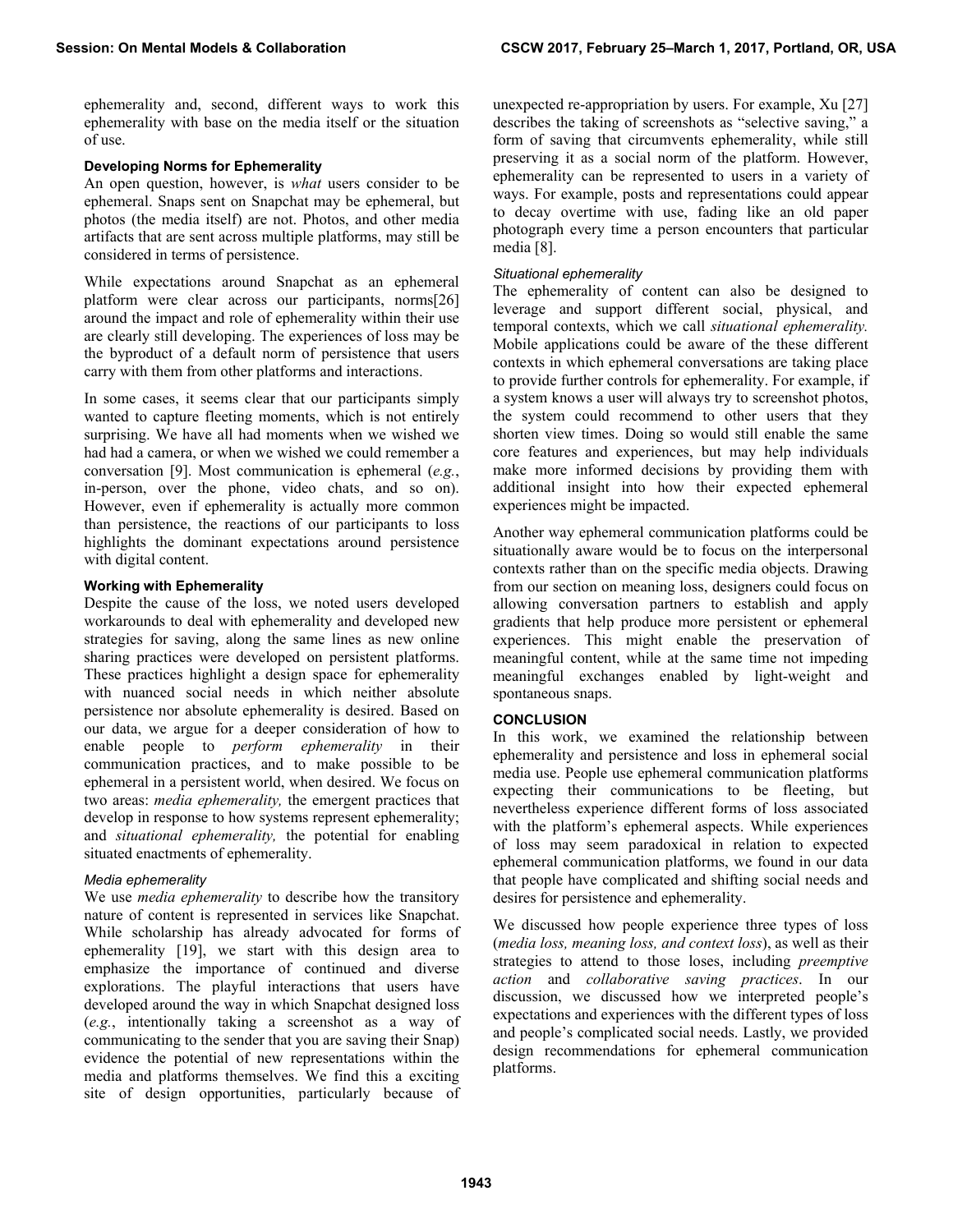# **ACKNOWLEDGMENTS**

We want to thank Jessica Despard, who recruited and conducted initial interviews, and for all of the thoughtful and valuable feedback from our anonymous reviewers, Chris Wolf, Kate Ringland, Erin Brady, Francesco Cafaro, Casey Fiesler, and Colleen Jankovic.

# **REFERENCES**

- 1. Azza Abouzied and Jay Chen. 2015. Harnessing data loss with forgetful data structures. In *Proceedings of the Sixth ACM Symposium on Cloud Computing* (SoCC '15). ACM, New York, NY, USA, 168-173. http://dx.doi.org/10.1145/2806777.2806936
- 2. Michael Backes, Sebastian Gerling, Stefan Lorenz, and Stephan Lukas. 2014. "X-Pire 2.0: a user-controlled expiration date and copy protection mechanism." In *Proceedings of the 29th annual ACM Symposium on applied computing*, pp. 1633-1640.
- 3. Joseph B. Bayer, Nicole B. Ellison, Sarita Y. Schoenebeck, and Emily B. Falk. 2015. "Sharing the small moments: ephemeral social interaction on Snapchat." Information, Communication & Society: 1- 22.
- 4. Matt Bishop, Emily. R. Butler, Kevin Butler, Carrie Gates, and Steven Greenspan. 2013. "Forgive and forget: return to obscurity." In *Proceedings of the 2013 workshop on New security paradigms workshop*, pp. 1- 10.
- 5. Danah Boyd. 2014. It's Complicated: The Social Lives of Networked Teens. Yale University Press, New Haven, CT, USA.
- 6. Jennifer Charteris, Sue Gregory, and Yvonne Masters. 2014. "Snapchat 'selfies': The case of disappearing data'." eds.) Hegarty, B., McDonald, j., & Loke, S.. K., Rhetoric and Reality: Critical perspectives on educational technology: 389-393.
- 7. Jordan Crook, and Anna Escher. 2015. "A Brief History of Snapchat". Techcrunch. Retrieved on April 19, 2016 from http://techcrunch.com/gallery/a-briefhistory-of-snapchat/slide/41/.
- 8. Rebecca Gulotta, William Odom, Jodi Forlizzi, and Haakon Faste. 2013. Digital artifacts as legacy: exploring the lifespan and value of digital data. In *Proceedings of the SIGCHI Conference on Human Factors in Computing Systems (CHI '13). ACM, New York, NY, USA*, 1813-1822. http://dx.doi.org/10.1145/2470654.2466240
- 9. Gillian R. Hayes, Shwetak N. Patel, Khai N. Truong, Giovanni Iachello, Julie A. Kientz, Rob Farmer, and Gregory D. Abowd. 2004. "The Personal Audio Loop: Designing A Ubiquitous Audio-Based Memory Aid". Mobile Human-Computer Interaction - Mobilehci 2004, 168-179. Springer Science + Business Media. doi:10.1007/978-3-540-28637-0\_15.
- 10. Lyndon Kennedy. 2013. "Emerging trends in social multimedia." In *Proceedings of the 2nd international workshop on Socially-aware multimedia*.
- 11. Christopher. Kotfila. 2014. "This message will selfdestruct: The growing role of obscurity and selfdestructing data in digital communication." Bulletin of the American Society for Information Science and Technology 40.2: 12-16.
- 12. Catherine C. Marshall and Frank M. Shipman. 2012. "On the institutional archiving of social media." *Proceedings of the 12th ACM/IEEE-CS joint conference on Digital Libraries*.
- 13. Kimberly J. Mitchell, David Finkelhor, Lisa M. Jones and Janis Wolak. 2012. *Prevalence and characteristics of youth sexting: A national study*. Pediatrics, 129(1), 13-20.
- 14. Didem Özkul and Lee Humphreys. 2015. "Record and remember: Memory and meaning-making practices through mobile media." *Mobile Media & Communication*: 2050157914565846.
- 15. Nicole A. Poltash.2012."Snapchat and sexting: A snapshot of baring your bare essentials." Rich. JL & Tech. 19: 1
- 16. Lukasz Piwek and Adam Joinson.2016. "What do they snapchat about?" Patterns of use in time"-limited instant messaging service." Computers in Human Behavior 54: 358-367.
- 17. Franziska Roesner, Brian T. Gill and Tadayoshi Kohno. 2014. Sex, lies, or kittens? Investigating the use of Snapchat's self-destructing messages*.* In *Financial Cryptography and Data Security*: 64-76. Springer Berlin Heidelberg.
- 18. Masoomeh Rudafshani, Paul A. S. Ward, and Bernard Wong. 2012. MemRed: towards reliable web applications. In *Proceedings of the Workshop on Secure and Dependable Middleware for Cloud Monitoring and Management* (SDMCMM '12). ACM, New York, NY, USA, Article 6, 6 pages. http://dx.doi.org/10.1145/2405186.2405192
- 19. Viktor Mayer-Schönberger. 2011. *Delete: The virtue of forgetting in the digital age*. Princeton University Press.
- 20. Esther Shein. 2013. Ephemeral data. *Commun*. ACM 56, 9 (September 2013), 20-22. http://dx.doi.org/10.1145/2500468.2500474
- 21. Marc Smith, Vladimir Barash, Lise Getoor, and Hady W. Lauw. 2008. Leveraging social context for searching social media. In *Proceedings of the 2008 ACM workshop on Search in social media* (SSM '08). ACM, New York, NY, USA, 91-94. http://dx.doi.org/10.1145/1458583.1458602
- 22. Snapchat. Snapchat ads, Retrieved on April 21, 2016 from https://www.snapchat.com/ads
- 23. Utz, Sonja, Nicole Muscanell, and Cameran Khalid. "Snapchat elicits more jealousy than Facebook: a comparison of Snapchat and Facebook use."Cyberpsychology, Behavior, and Social Networking 18, no. 3 (2015): 141-146.